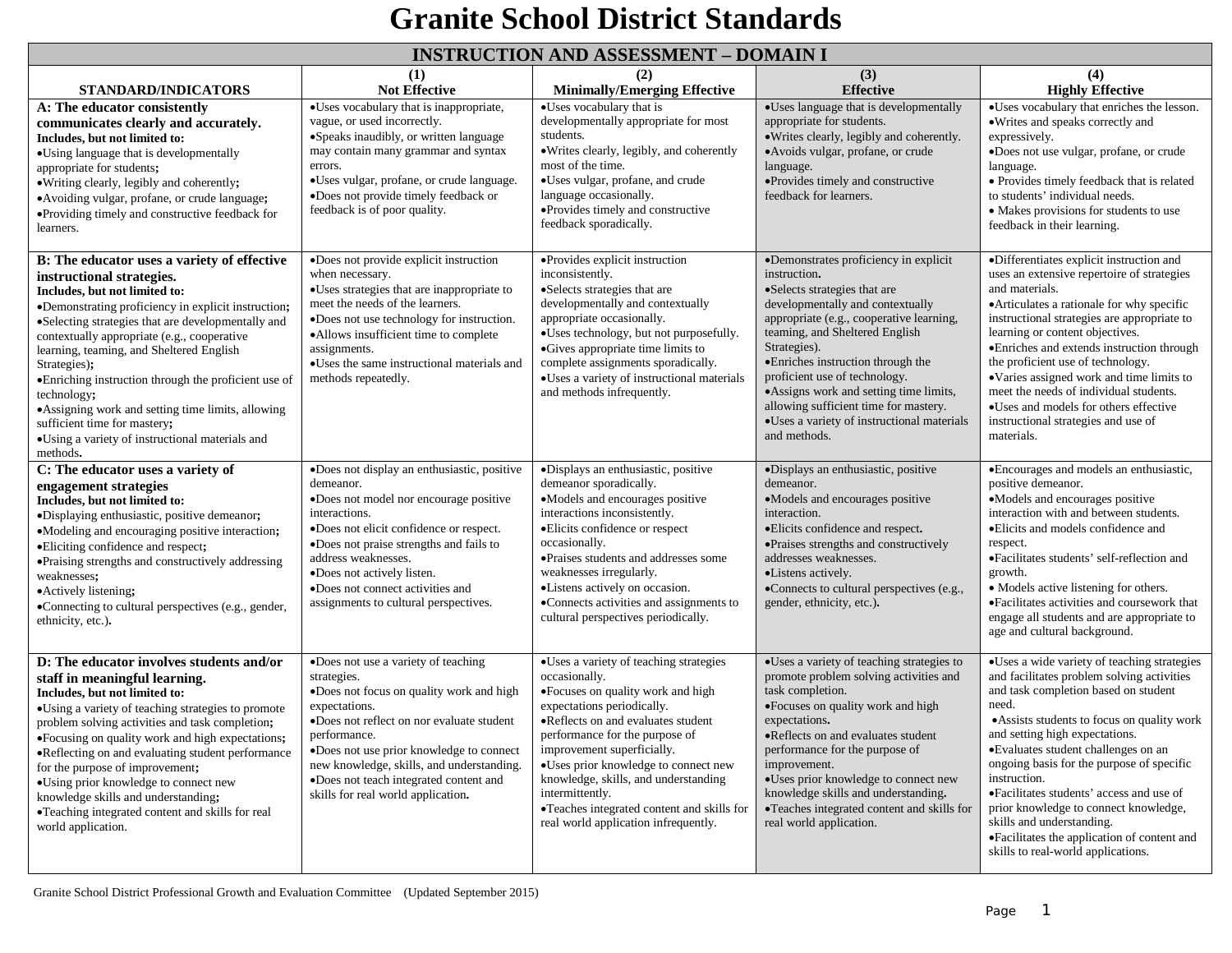| E: The educator makes reasonable and<br>appropriate individual accommodations.<br>Includes, but not limited to:<br>•Identifying special conditions that are in need of<br>accommodations (e.g., language, disabilities,<br>emergencies, etc.);<br>•Designing and implementing a variety of<br>accommodations:<br>•Using available resources to inform and support<br>the design and implementation of<br>accommodations.                                                                                                | •Is not aware of students' needs and does<br>not provide accommodations.<br>•Does not design nor implement<br>accommodations.<br>•Does not use available materials and<br>resources to support individual<br>accommodations. | •Is aware of students' needs and<br>occasionally provides accommodations.<br>•Designs and implements<br>accommodations intermittently.<br>• Uses available materials and resources<br>to support individual accommodations<br>inconsistently.         | •Identifies special conditions that are in<br>need of accommodations (e.g., language,<br>disabilities, emergencies, etc.).<br>·Designs and implements a variety of<br>accommodations.<br>•Uses available resources to inform and<br>support the design and implementation of<br>accommodations.                                                                      | • Anticipates special conditions that are in<br>need of accommodations.<br>• Anticipates and implements a variety of<br>accommodations.<br>•Develops additional resources to inform<br>and support the design and<br>implementation of accommodations.                                                   |
|-------------------------------------------------------------------------------------------------------------------------------------------------------------------------------------------------------------------------------------------------------------------------------------------------------------------------------------------------------------------------------------------------------------------------------------------------------------------------------------------------------------------------|------------------------------------------------------------------------------------------------------------------------------------------------------------------------------------------------------------------------------|-------------------------------------------------------------------------------------------------------------------------------------------------------------------------------------------------------------------------------------------------------|----------------------------------------------------------------------------------------------------------------------------------------------------------------------------------------------------------------------------------------------------------------------------------------------------------------------------------------------------------------------|----------------------------------------------------------------------------------------------------------------------------------------------------------------------------------------------------------------------------------------------------------------------------------------------------------|
| F: The educator uses assessment to guide<br>instruction and verify that meaningful<br>learning is taking place<br>Includes, but not limited to:<br>•Using both formal and informal measures;<br>•Demonstrating flexibility and responsiveness to<br>assessment results;<br>• Providing timely and constructive feedback to<br>learners;<br>•Evaluating student progress by such means as<br>class participation, performance, tests, projects,<br>work samples, portfolios, homework, student self-<br>evaluation, etc. | •Does not use formal and informal<br>measures.<br>•Does not demonstrate flexibility and<br>responsiveness to assessment results.<br>·Does not provide feedback to learners.<br>•Does not evaluate student progress.          | •Uses formal or informal measures<br>periodically.<br>•Demonstrates flexibility and<br>responsiveness to assessment results<br>haphazardly.<br>• Provides feedback to learners on an<br>irregular basis.<br>•Evaluates student progress occasionally. | •Uses both formal and informal<br>measures.<br>•Demonstrates flexibility and<br>responsiveness to assessment results.<br>•Provides timely and constructive<br>feedback to learners.<br>•Evaluates student progress by such<br>means as class participation,<br>performance, tests, projects, work<br>samples, portfolios, homework, student<br>self-evaluation, etc. | •Uses a variety of formal and informal<br>assessments.<br>•Uses assessment results to drive<br>instruction.<br>•Proactively anticipates needed<br>information and provides it to students and<br>parents in a timely manner.<br>•Uses a wide variety of assessment tools<br>to monitor student learning. |
| G: The educator systematically reviews<br>and reinforces concepts to support long-<br>term learning.<br>Includes, but not limited to:<br>•Providing opportunities for guided practice and<br>independent performance;<br>•Systematically reviewing essential concepts;<br>• Using a variety of strategies for application and<br>review of concepts.                                                                                                                                                                    | ·Does not provide opportunities for<br>guided practice and independent<br>performance.<br>•Does not review essential concepts.<br>•Does not use a variety of strategies for<br>application and review of concepts.           | ·Provides intermittent opportunities for<br>guided practice and independent<br>performance.<br>•Reviews essential concepts<br>occasionally.<br>•Uses a limited variety of strategies for<br>application and review of concepts.                       | •Provides opportunities for guided<br>practice and independent performance.<br>•Reviews essential concepts<br>systematically.<br>•Uses a variety of strategies for<br>application and review of concepts.                                                                                                                                                            | ·Offers multiple options for guided<br>practice and independent performance.<br>•Provides multiple options for review of<br>essential concepts to develop mastery.<br>•Uses multiple strategies for application<br>and review of concepts in response to<br>student needs.                               |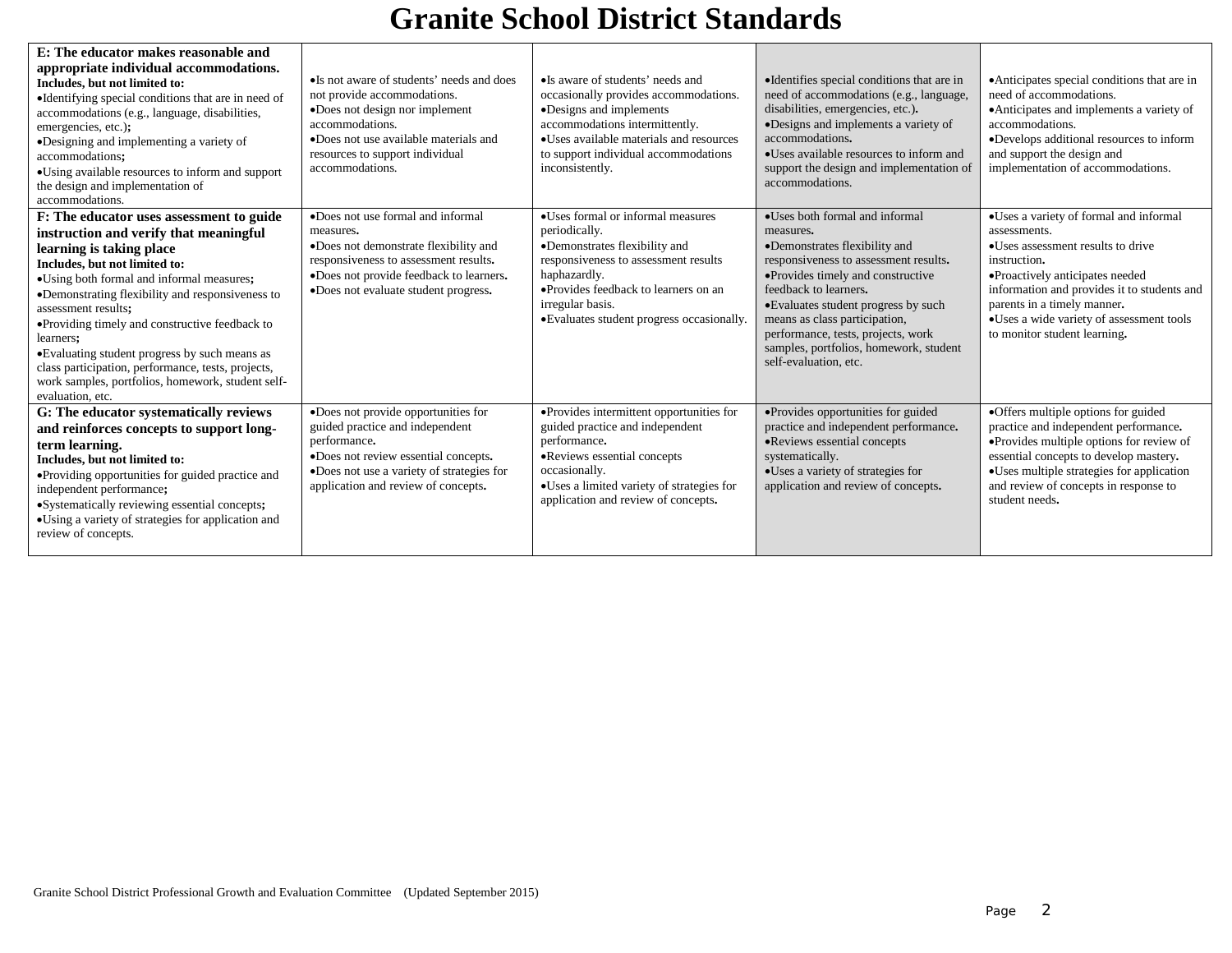#### **PLANNING AND PREPARATION - DOMAIN II**

|                                                                                                                                                                                                                                                                                                                                                                                                                                                                       |                                                                                                                                                                                                                                                                                                                                                     | TERM WALLO IN THE TABLISHMENT OF THE                                                                                                                                                                                                                                                                                                                                   | <b>LA OTTETTE LES</b>                                                                                                                                                                                                                                                                                                                    |                                                                                                                                                                                                                                                                                                                                                                                                           |
|-----------------------------------------------------------------------------------------------------------------------------------------------------------------------------------------------------------------------------------------------------------------------------------------------------------------------------------------------------------------------------------------------------------------------------------------------------------------------|-----------------------------------------------------------------------------------------------------------------------------------------------------------------------------------------------------------------------------------------------------------------------------------------------------------------------------------------------------|------------------------------------------------------------------------------------------------------------------------------------------------------------------------------------------------------------------------------------------------------------------------------------------------------------------------------------------------------------------------|------------------------------------------------------------------------------------------------------------------------------------------------------------------------------------------------------------------------------------------------------------------------------------------------------------------------------------------|-----------------------------------------------------------------------------------------------------------------------------------------------------------------------------------------------------------------------------------------------------------------------------------------------------------------------------------------------------------------------------------------------------------|
| <b>STANDARD/INDICATORS</b>                                                                                                                                                                                                                                                                                                                                                                                                                                            | (1)<br><b>Not Effective</b>                                                                                                                                                                                                                                                                                                                         | (2)<br><b>Minimally/Emerging Effective</b>                                                                                                                                                                                                                                                                                                                             | (3)<br><b>Effective</b>                                                                                                                                                                                                                                                                                                                  | (4)<br><b>Highly Effective</b>                                                                                                                                                                                                                                                                                                                                                                            |
| A. The educator uses appropriate<br>curriculum materials in planning for<br>instruction.<br>Includes, but not limited to:<br>•Using the prescribed concepts from the Utah<br>State Core Curriculum, Board of Education Goals,<br>and Granite School District curriculum guidelines<br>to define instructional content;<br>•Consistently using materials adopted by Granite<br>School District;<br>•Using adopted materials in accordance with<br>district guidelines. | ·Does not use the prescribed concepts<br>from the Utah State Core Curriculum,<br>Board of Education Goals, and Granite<br>School District curriculum guidelines to<br>define instructional content.<br>•Does not use materials adopted by<br>Granite School District.<br>•Does not use adopted materials in<br>accordance with district guidelines. | ·Uses the prescribed concepts from the<br>Utah State Core Curriculum, Board of<br>Education Goals, and Granite School<br>District curriculum guidelines to define<br>instructional content some of the time.<br>•Uses materials adopted by Granite<br>School District occasionally.<br>•Uses adopted materials in accordance<br>with district guidelines sporadically. | ·Uses the prescribed concepts from the<br>Utah State Core Curriculum, Board of<br>Education Goals, and Granite School<br>District curriculum guidelines to define<br>instructional content.<br>•Consistently uses materials adopted by<br>Granite School District.<br>•Uses adopted materials in accordance<br>with district guidelines. | •Uses approved state and district<br>guidelines and standards as the foundation<br>for key concepts and underlying themes<br>within and across the curriculum.<br>·Actively uses and models core<br>curriculum and district approved<br>materials.<br>•Uses adopted materials and adds<br>supplementary materials, in accordance<br>with district guidelines, in response to<br>individual student needs. |
| B. The educator plans and prepares for<br>the needs of diverse learners.<br>Includes, but not limited to:<br>•Identifying the range of student needs and<br>applying a variety of appropriate instruction (e.g.,<br>learning styles, English language learners, gifted<br>and talented, disability, etc.);<br>•Utilizing a variety of instructional materials and<br>methods for skill development.                                                                   | •Does not identify the range of student<br>needs.<br>•Does not utilize a variety of instructional<br>materials and methods for skill<br>development.                                                                                                                                                                                                | •Identifies the range of student needs and<br>occasionally applies a variety of<br>appropriate instruction (e.g., learning<br>styles, English language learners, gifted<br>and talented, disability, etc.)<br>•Utilizes a variety of instructional<br>materials and methods for skill<br>development sporadically.                                                     | •Identifies the range of student needs and<br>applies a variety of appropriate<br>instruction (e.g., learning styles, English<br>language learners, gifted and talented,<br>disability, etc.).<br>•Utilizes a variety of instructional<br>materials and methods for skill<br>development.                                                | •Assesses students' prior knowledge and<br>specific needs and applies a variety of<br>appropriate instruction to address those<br>needs.<br>•Uses a wide range of instructional<br>materials and methods to modify strategies<br>for skill development in response to<br>student need.                                                                                                                    |
| C. The educator sets goals and makes<br>instructional decisions based on data<br>gathered from multiple sources.<br>Includes, but not limited to:<br>•Utilizing data from standardized tests to make<br>adjustments to lesson design and instructional<br>strategies;<br>•Using data from formal and informal measures to<br>select instructional strategies, materials, and<br>opportunities for review and practice.                                                | ·Does not utilize data from standardized<br>tests to make adjustments to lesson design<br>and instructional strategies.<br>•Does not use data from formal and<br>informal measures to select instructional<br>strategies, materials, and opportunities for<br>review and practice.                                                                  | •Utilizes data from standardized tests to<br>occasionally make adjustments to lesson<br>design and instructional strategies.<br>•Uses data from formal and informal<br>measures to periodically select<br>instructional strategies, materials, and<br>opportunities for review and practice.                                                                           | • Utilizes data from standardized tests to<br>make adjustments to lesson design and<br>instructional strategies.<br>•Uses data from formal and informal<br>measures to select instructional<br>strategies, materials, and opportunities<br>for review and practice.                                                                      | • Utilizes data from standardized tests to<br>differentiate instruction for individual<br>students.<br>•Uses data from formal and informal<br>measures to select instructional strategies,<br>materials, and opportunities for students to<br>apply their knowledge and skills.                                                                                                                           |
| D. The educator applies knowledge of<br>developmentally appropriate practices<br>when planning instruction.<br>Includes, but not limited to:<br>•Maximizing student time on task;<br>·Establishing performance outcomes;<br>•Using differentiated instructional strategies.                                                                                                                                                                                           | ·Does not maximize student time on task.<br>•Does not establish performance<br>outcomes.<br>•Does not use differentiated instructional<br>strategies.                                                                                                                                                                                               | •Maximizes student time on task<br>occasionally.<br>•Establishes only superficial<br>performance outcomes.<br>•Uses differentiated instructional<br>strategies periodically.                                                                                                                                                                                           | •Maximizes student time on task.<br>•Establishes performance outcomes<br>·Uses differentiated instructional<br>strategies.                                                                                                                                                                                                               | •Supports students in maximizing their<br>own time on task behavior.<br>·Uses student input to establish<br>performance outcomes.<br>•Incorporates differentiated instructional<br>strategies in response to student needs.                                                                                                                                                                               |
| E. The educator collaborates with<br>colleagues in planning instruction,<br>effectively using resources and providing<br>support for improved student learning.<br>Includes, but not limited to:<br>·Participating in professional work groups (e.g.,<br>grade level, departmental, IEP, and 504 meetings);<br>•Collaborating and exchanging of student<br>information with professional colleagues;<br>•Seeking and using support from ancillary staff.              | ·Does not participate in professional work<br>groups (e.g., grade level, departmental,<br>IEP, and 504 meetings).<br>·Does not collaborate and exchange<br>student information with professional<br>colleagues.<br>•Does not seek out and use support from<br>ancillary staff.                                                                      | •Participates in professional work groups<br>(e.g., grade level, departmental, IEP, and<br>504 meetings) intermittently.<br>·Collaborates and exchanges student<br>information with professional colleagues<br>occasionally.<br>•Seeks out and uses support from<br>ancillary staff at times.                                                                          | •Participates in professional work groups<br>(e.g., grade level, departmental, IEP, and<br>504 meetings).<br>·Collaborates and exchanges student<br>information with professional colleagues.<br>•Seeks out and uses support from<br>ancillary staff.                                                                                    | •Takes an active leadership role in<br>professional work groups (e.g., grade<br>level, departmental, IEP, and 504<br>meetings).<br>• Works collaboratively with colleagues<br>and ancillary staff to support student<br>needs.<br>•Collaborates with ancillary staff to plan<br>for and support student needs.                                                                                            |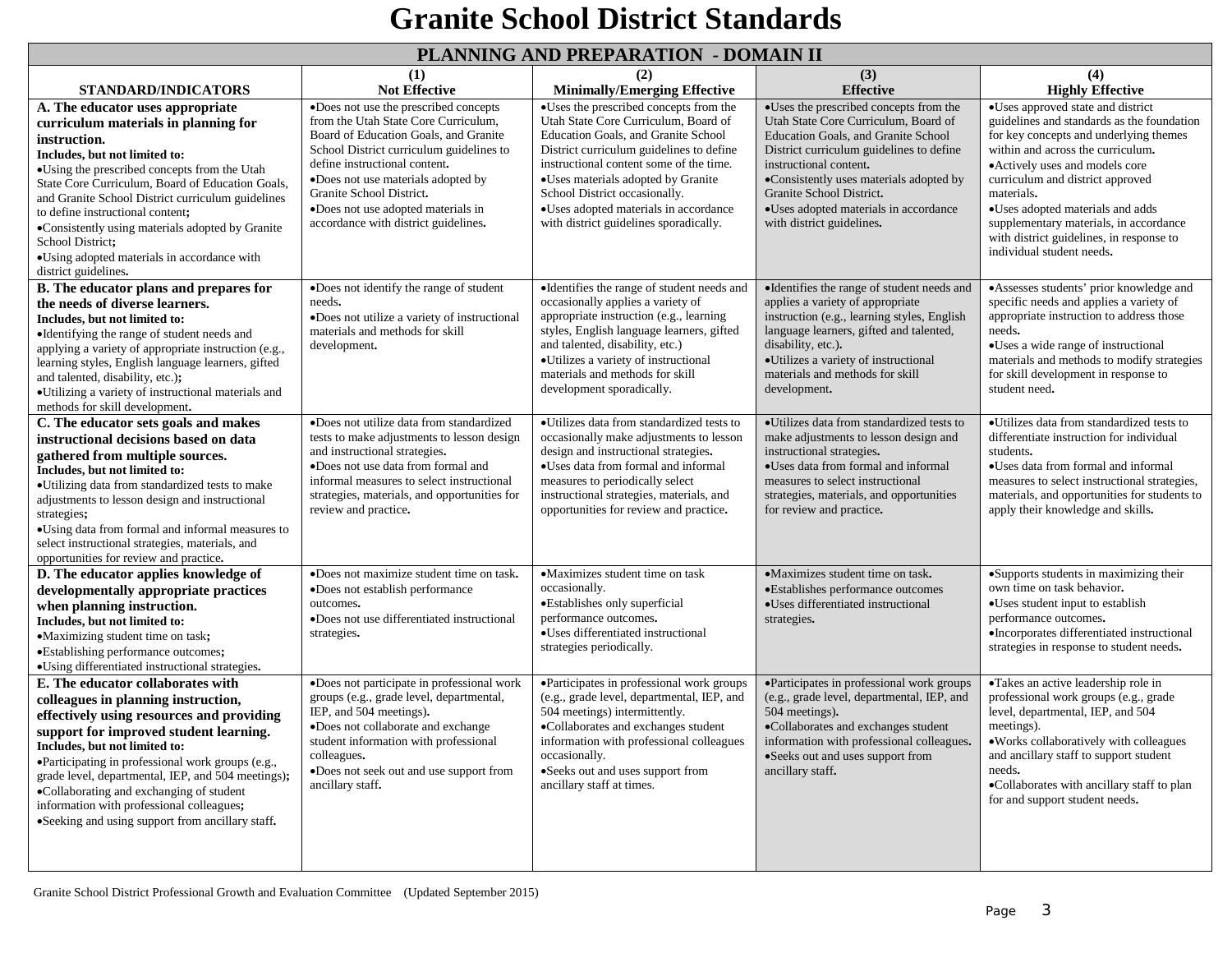#### **LEARNING ENVIRONMENT - DOMAIN III**

|                                                                                                                                                                                                                                                                                                                                                                                                                                                                          |                                                                                                                                                                                                                                                                                                                                                                                                                            | ЕЕЛИЧНО ЕН УПОЛЧИЕН Г - DOINAIR Ш                                                                                                                                                                                                                                                                                                                                                                                                  |                                                                                                                                                                                                                                                                                                                                                                                                          |                                                                                                                                                                                                                                                                                                                                                                                                                                                                                                                                            |
|--------------------------------------------------------------------------------------------------------------------------------------------------------------------------------------------------------------------------------------------------------------------------------------------------------------------------------------------------------------------------------------------------------------------------------------------------------------------------|----------------------------------------------------------------------------------------------------------------------------------------------------------------------------------------------------------------------------------------------------------------------------------------------------------------------------------------------------------------------------------------------------------------------------|------------------------------------------------------------------------------------------------------------------------------------------------------------------------------------------------------------------------------------------------------------------------------------------------------------------------------------------------------------------------------------------------------------------------------------|----------------------------------------------------------------------------------------------------------------------------------------------------------------------------------------------------------------------------------------------------------------------------------------------------------------------------------------------------------------------------------------------------------|--------------------------------------------------------------------------------------------------------------------------------------------------------------------------------------------------------------------------------------------------------------------------------------------------------------------------------------------------------------------------------------------------------------------------------------------------------------------------------------------------------------------------------------------|
| <b>STANDARD/INDICATORS</b>                                                                                                                                                                                                                                                                                                                                                                                                                                               | (1)                                                                                                                                                                                                                                                                                                                                                                                                                        | (2)                                                                                                                                                                                                                                                                                                                                                                                                                                | (3)                                                                                                                                                                                                                                                                                                                                                                                                      | (4)                                                                                                                                                                                                                                                                                                                                                                                                                                                                                                                                        |
|                                                                                                                                                                                                                                                                                                                                                                                                                                                                          | <b>Not Effective</b>                                                                                                                                                                                                                                                                                                                                                                                                       | <b>Minimally/Emerging Effective</b>                                                                                                                                                                                                                                                                                                                                                                                                | <b>Effective</b>                                                                                                                                                                                                                                                                                                                                                                                         | <b>Highly Effective</b>                                                                                                                                                                                                                                                                                                                                                                                                                                                                                                                    |
| A. The educator shows and elicits respect<br>while developing and maintaining positive<br>rapport.<br>Includes, but not limited to:<br>• Facilitating a caring and motivating environment;<br>• Encouraging positive social interaction;<br>•Administering constructive discipline that does                                                                                                                                                                             | •Does not facilitate a caring and<br>motivating environment.<br>•Does not encourage positive social<br>interactions.<br>•Does not administer constructive<br>discipline that does not demean the<br>individual.                                                                                                                                                                                                            | •Facilitates a caring and motivating<br>environment at times.<br>• Encourages positive social interactions<br>sometimes.<br>• Administers constructive discipline<br>occasionally that does not demean the<br>individual.                                                                                                                                                                                                          | ·Facilitates a caring and motivating<br>environment.<br>• Encourages positive social interaction.<br>•Administers constructive discipline that<br>does not demean the individual.<br>•Promotes cooperative and collaborative<br>learning.                                                                                                                                                                | ·Fosters a safe, inclusive, and equitable<br>learning environment.<br>• Facilitates student participation in<br>creating and maintaining a climate of<br>equity, caring, and respect.<br>•Facilitates an environment in which<br>students take initiative to creatively solve<br>problems and address conflict.                                                                                                                                                                                                                            |
| not demean the individual;<br>•Promoting cooperative and collaborative learning;<br>•Formulating rules and expectations<br>collaboratively.                                                                                                                                                                                                                                                                                                                              | •Does not promote cooperative and<br>collaborative learning.<br>·Does not formulate rules and<br>expectations collaboratively.                                                                                                                                                                                                                                                                                             | ·Promotes cooperative and collaborative<br>learning haphazardly.<br>•Formulates some rules and expectations<br>collaboratively.                                                                                                                                                                                                                                                                                                    | •Formulates rules and expectations<br>collaboratively.                                                                                                                                                                                                                                                                                                                                                   | • Assists students and educators in<br>providing cooperative and collaborative<br>learning.<br>·Promotes and supports student leadership<br>in setting expectations and rules in and<br>outside the classroom.                                                                                                                                                                                                                                                                                                                             |
| <b>B.</b> The educator supports colleagues<br>Includes, but not limited to:<br>•Participating in school-wide discipline plans;<br>•Supporting colleagues in proper discipline<br>procedures;<br>•Consulting with other adults regarding the<br>academic, social, physical, and emotional well-<br>being of students;<br>• Working with other professionals to improve the<br>overall learning environment;<br>•Guiding and supporting new colleagues.                    | •Does not participate in school-wide<br>discipline plans.<br>•Does not support colleagues in proper<br>discipline procedures.<br>.Does not consult with other adults<br>regarding the academic, social, physical,<br>and emotional well-being of students.<br>•Does not work with other professionals<br>to improve the overall learning<br>environment.<br>•Does not guide and support new<br>colleagues.                 | •Participates in school-wide discipline<br>plans at intervals.<br>•Supports colleagues in proper discipline<br>procedures occasionally.<br>•Consults with other adults at times<br>regarding the academic, social, physical,<br>and emotional well-being of students.<br>• Works occasionally with other<br>professionals to improve the overall<br>learning environment.<br>•Guides and supports new colleagues on<br>occasion.   | •Participates in school-wide discipline<br>plans.<br>•Supports colleagues in proper discipline<br>procedures.<br>•Consults with other adults regarding the<br>academic, social, physical, and emotional<br>well-being of students.<br>. Works with other professionals to<br>improve the overall learning<br>environment.<br>•Guides and supports new colleagues.                                        | •Supports creation and effective<br>implementation of discipline plans and<br>procedures.<br>• Provides opportunities to collaborate<br>with staff to support learning for all<br>students.<br>•Creates opportunities to collaborate with<br>others to provide support for the academic,<br>social, physical, and emotional well-being<br>of students.<br>• Provides leadership for and contributes to<br>the learning of educators in the school.<br>•Collaborates with colleagues to provide<br>guidance and support for new colleagues. |
| C. The educator advocates, nurtures, and<br>sustains a culture for learning.<br>Includes, but not limited to:<br>• Setting and maintaining high expectations;<br>•Developing self-motivation and active<br>engagement in learning;<br>• Recognizing the importance of peer relationships<br>in establishing a climate of learning;<br>•Connecting curriculum with other environments<br>familiar to the learner.                                                         | •Does not set and maintain high<br>expectations.<br>•Does not develop self-motivation and<br>active engagement in learning.<br>•Does not recognize the importance of<br>peer relationships in establishing a climate<br>of learning.<br>•Does not connect curriculum with other<br>environments familiar to the learner.                                                                                                   | •Sets and maintains high expectations<br>some of the time.<br>•Develops self-motivation and active<br>engagement in learning at times.<br>•Recognizes the importance of peer<br>relationships in establishing a climate of<br>learning sporadically.<br>•Connects curriculum with other<br>environments familiar to the learner, but<br>not on a regular basis.                                                                    | ·Sets and maintains high expectations<br>•Develops self-motivation and active<br>engagement in learning.<br>•Recognizes the importance of peer<br>relationships in establishing a climate of<br>learning.<br>•Connects curriculum with other<br>environments familiar to the learner.                                                                                                                    | • Encourages students to set personal goals<br>with high expectations.<br>•Helps students to identify self-motivation<br>and its connection to engagement in<br>learning.<br>•Helps students build positive<br>relationships that create a positive learning<br>community.<br>·Provides opportunities for students to<br>apply their knowledge in familiar<br>environments.                                                                                                                                                                |
| D. The educator manages procedures.<br>Includes, but not limited to:<br>• Arranging and directing classroom and/or school<br>procedures with minimum disruption;<br>• Effectively managing transitions;<br>•Supporting school and district policies and<br>procedures;<br>•Maximizing the amount of class time spent in<br>learning;<br>•Applying procedures and enforcing rules<br>consistently and effectively;<br>•Responding to school crisis drills and situations. | •Does not arrange and direct classroom<br>and/or school procedures with minimum<br>disruption.<br>•Does not manage transitions.<br>·Does not support school and district<br>policies and procedures.<br>•Does not maximize the amount of class<br>time spent in learning.<br>.Does not apply procedures and enforce<br>rules consistently and effectively.<br>•Does not respond to school crisis drills<br>and situations. | • Arranges and directs classroom and/or<br>school procedures with minimum<br>disruption sometimes.<br>•Manages transitions irregularly.<br>·Supports school and district policies<br>and procedures occasionally.<br>•Maximizes the amount of class time<br>spent in learning sporadically.<br>•Applies procedures and enforces rules<br>inconsistently and ineffectively.<br>•Responds to school crisis drills and<br>situations. | • Arranges and directs classroom and/or<br>school procedures with minimum<br>disruption.<br>·Manages transitions effectively.<br>·Supports school and district policies<br>and procedures.<br>•Maximizes the amount of class time<br>spent in learning.<br>•Applies procedures and enforces rules<br>consistently and effectively.<br>•Responds appropriately to school crisis<br>drills and situations. | • Assists all students in developing and<br>internalizing equitable routines, procedures,<br>and habits.<br>•Facilitates student ownership of classroom<br>rules and procedures to minimize disruptions<br>during transitions.<br>•Supports and assists others to support school<br>district policies and procedures.<br>• Assists colleagues in maximizing the<br>amount of class time spent in learning.<br>• Assists colleagues to consistently and<br>effectively apply procedures and enforce<br>rules.                               |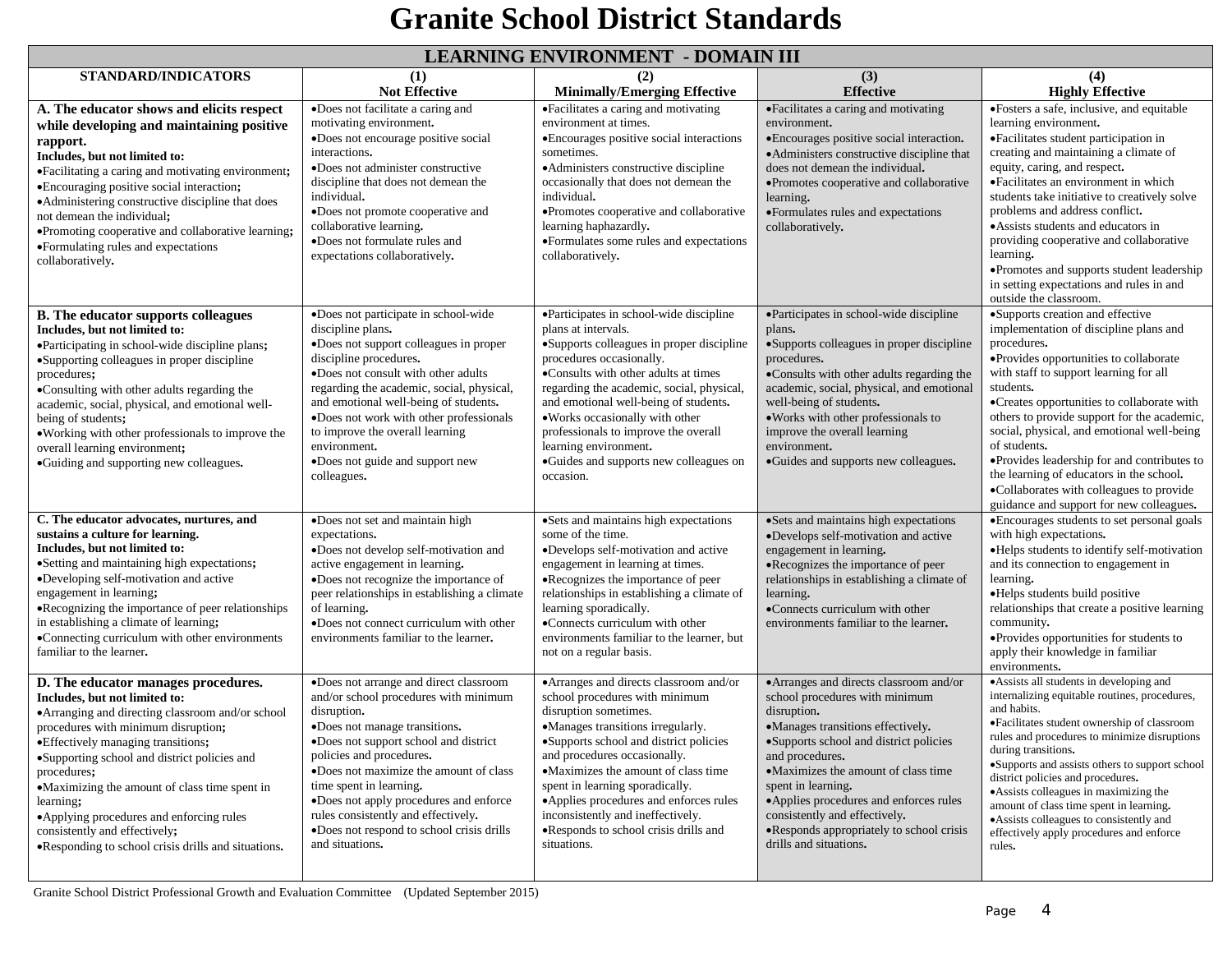|                                                                                                                                                                                                                                                                                                                                                                                                                                       |                                                                                                                                                                                                                                                                                                                                                                                                     |                                                                                                                                                                                                                                                                                                                                                                                                                                       |                                                                                                                                                                                                                                                                                                                                                      | •Responds and assists others to respond<br>appropriately to school crisis drills and<br>situations.                                                                                                                                                                                                                                                                                                                                                                                                                 |
|---------------------------------------------------------------------------------------------------------------------------------------------------------------------------------------------------------------------------------------------------------------------------------------------------------------------------------------------------------------------------------------------------------------------------------------|-----------------------------------------------------------------------------------------------------------------------------------------------------------------------------------------------------------------------------------------------------------------------------------------------------------------------------------------------------------------------------------------------------|---------------------------------------------------------------------------------------------------------------------------------------------------------------------------------------------------------------------------------------------------------------------------------------------------------------------------------------------------------------------------------------------------------------------------------------|------------------------------------------------------------------------------------------------------------------------------------------------------------------------------------------------------------------------------------------------------------------------------------------------------------------------------------------------------|---------------------------------------------------------------------------------------------------------------------------------------------------------------------------------------------------------------------------------------------------------------------------------------------------------------------------------------------------------------------------------------------------------------------------------------------------------------------------------------------------------------------|
| E. The educator manages student<br>behavior.<br>Includes, but not limited to:<br>·Explaining rules, expectations, and consequences;<br>•Explaining reasons for disciplinary actions;<br>•Using a range of strategies;<br>• Administering discipline that fits the infraction in<br>a calm, professional demeanor;<br>•Using fair and consistent practices;<br>•Investigating and considering both sides of<br>interpersonal conflict. | ·Does not explain rules, expectations, and<br>consequences.<br>•Does not explain reasons for disciplinary<br>actions.<br>•Does not use a range of strategies.<br>•Does not administer discipline that fits<br>the infraction in a calm, professional<br>demeanor.<br>•Does not use fair and consistent<br>practices.<br>•Does not investigate and consider both<br>sides of interpersonal conflict. | •Explains rules, expectations, and<br>consequences sometimes.<br>• Explains reasons for disciplinary<br>actions occasionally.<br>• Uses a limited range of strategies.<br>• Administers discipline that fits the<br>infraction in a calm, professional<br>demeanor inconsistently.<br>•Uses fair and consistent practices most<br>of the time.<br>•Investigates and considers both sides of<br>interpersonal conflict inconsistently. | • Explains rules, expectations, and<br>consequences.<br>• Explains reasons for disciplinary<br>actions.<br>•Uses a range of strategies.<br>• Administers discipline that fits the<br>infraction in a calm, professional<br>demeanor.<br>•Uses fair and consistent practices.<br>•Investigates and considers both sides of<br>interpersonal conflict. | • Facilities positive environments in which<br>students are guided to take a strong role in<br>maintaining and monitoring their own<br>behavior.<br>• Assists students in taking responsibility<br>for their behavior and its connection to<br>disciplinary action.<br>•Applies a range of behavioral strategies<br>so students are continually engaged.<br>• Assists others in establishing and<br>utilizing fair and consistent practices.<br>•Facilitates student problem solving of<br>interpersonal conflicts. |
| F. The educator prepares and maintains<br>an environment conducive to learning<br>Includes, but not limited to:<br>•Organizing the physical environment to maximize<br>learning and to accommodate individual<br>differences / disabilities;<br>•Creating a safe environment for learning;<br>•Managing available resources to encourage and<br>stimulate learning.                                                                   | •Does not organize the physical<br>environment to maximize learning and to<br>accommodate individual differences /<br>disabilities.<br>•Does not create a safe environment for<br>learning.<br>•Does not manage available resources to<br>encourage and stimulate learning.                                                                                                                         | •Organizes the physical environment<br>occasionally to maximize learning and to<br>accommodate individual differences /<br>disabilities.<br>• Creates a safe environment for learning<br>sporadically.<br>•Manages available resources to<br>encourage and stimulate learning at<br>times.                                                                                                                                            | •Organizes the physical environment to<br>maximize learning and to accommodate<br>individual differences / disabilities.<br>•Creates a safe environment for learning.<br>•Manages available resources to<br>encourage and stimulate learning.                                                                                                        | •Collaborates with others to organize the<br>physical environment to maximize<br>learning and to accommodate individual<br>differences / disabilities.<br>• Creates and assists others in creating a<br>safe environment conducive to learning.<br>•Collaborates with colleagues to identify<br>additional resources to encourage and<br>stimulate learning.                                                                                                                                                        |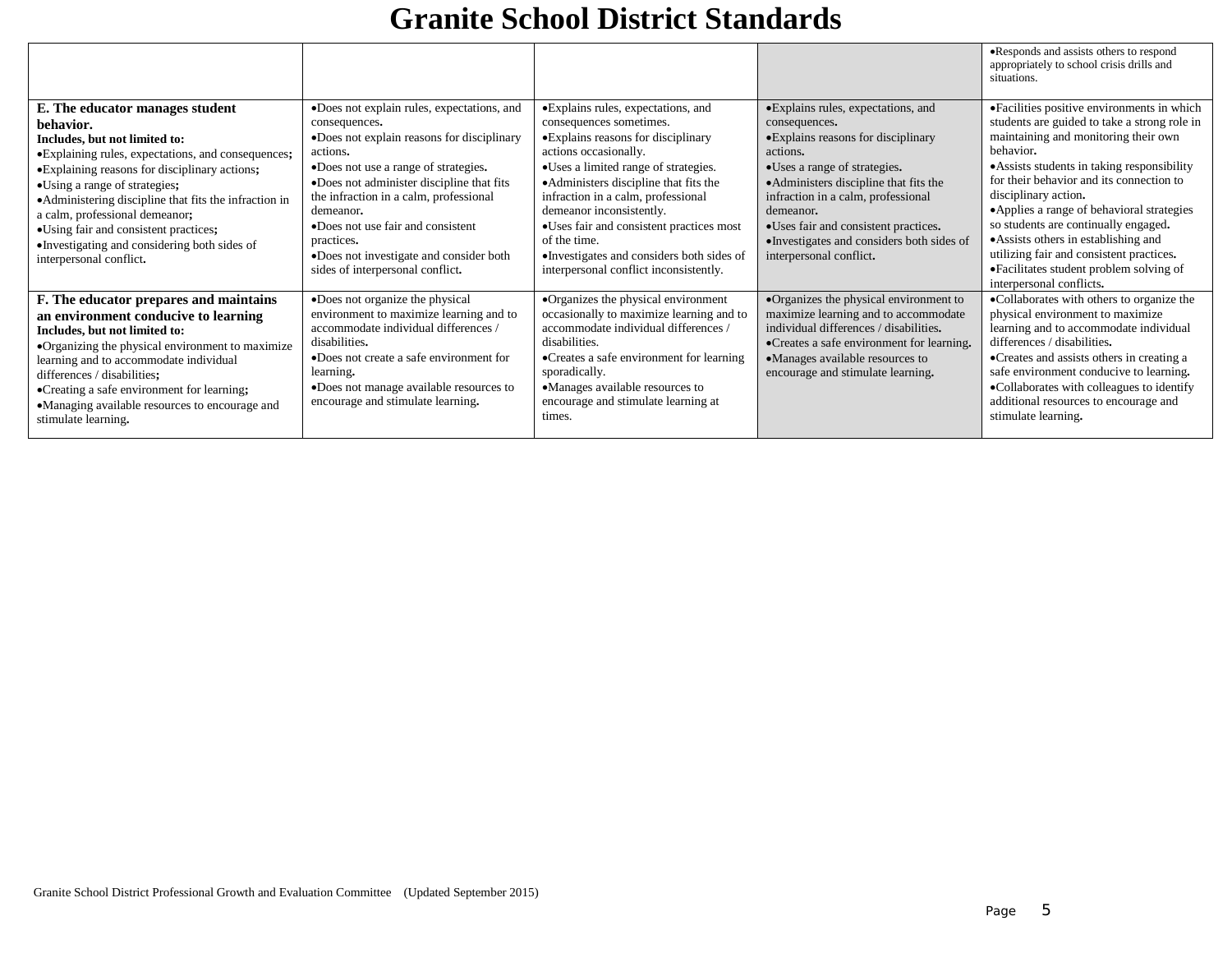|  | PROFESSIONAL RESPONSIBILITIES  - DOMAIN IV |  |
|--|--------------------------------------------|--|
|--|--------------------------------------------|--|

| STANDARD/INDICATORS                                                                                                                                                                                                                                                                                                                                                                                                                                                                                                                                                                                                              | (1)                                                                                                                                                                                                                                                                                                                                                                                                                                                                                                                                                      | THOT DOOL OF THE REDI OF TO DELITED<br>(2)                                                                                                                                                                                                                                                                                                                                                                                                                                                                                                                             | $\sim$ $\sim$ $\sim$ $\sim$ $\sim$ $\sim$ $\sim$ $\sim$<br>(3)                                                                                                                                                                                                                                                                                                                                                                                                                                                      | (4)                                                                                                                                                                                                                                                                                                                                                                                                                                                                                                                                                                                                                    |
|----------------------------------------------------------------------------------------------------------------------------------------------------------------------------------------------------------------------------------------------------------------------------------------------------------------------------------------------------------------------------------------------------------------------------------------------------------------------------------------------------------------------------------------------------------------------------------------------------------------------------------|----------------------------------------------------------------------------------------------------------------------------------------------------------------------------------------------------------------------------------------------------------------------------------------------------------------------------------------------------------------------------------------------------------------------------------------------------------------------------------------------------------------------------------------------------------|------------------------------------------------------------------------------------------------------------------------------------------------------------------------------------------------------------------------------------------------------------------------------------------------------------------------------------------------------------------------------------------------------------------------------------------------------------------------------------------------------------------------------------------------------------------------|---------------------------------------------------------------------------------------------------------------------------------------------------------------------------------------------------------------------------------------------------------------------------------------------------------------------------------------------------------------------------------------------------------------------------------------------------------------------------------------------------------------------|------------------------------------------------------------------------------------------------------------------------------------------------------------------------------------------------------------------------------------------------------------------------------------------------------------------------------------------------------------------------------------------------------------------------------------------------------------------------------------------------------------------------------------------------------------------------------------------------------------------------|
|                                                                                                                                                                                                                                                                                                                                                                                                                                                                                                                                                                                                                                  | <b>Not Effective</b>                                                                                                                                                                                                                                                                                                                                                                                                                                                                                                                                     | <b>Minimally/Emerging Effective</b>                                                                                                                                                                                                                                                                                                                                                                                                                                                                                                                                    | <b>Effective</b>                                                                                                                                                                                                                                                                                                                                                                                                                                                                                                    | <b>Highly Effective</b>                                                                                                                                                                                                                                                                                                                                                                                                                                                                                                                                                                                                |
| A. The educator participates in<br>professional growth and reflection.<br>Includes, but not limited to:<br>•Seeking out opportunities for professional<br>learning;<br>• Applying professional learning to individual<br>educational settings;<br>·Evaluating and refining educational practices on<br>an on-going basis;<br>• Engaging in annual self-reflection and<br>evaluation of personal educational practices;<br>•Demonstrating that students are learning (i.e.,<br>academic improvement);<br>•Staying current with advancements and<br>developments within areas of responsibility.                                   | •Does not seek out opportunities for<br>professional learning.<br>.Does not apply professional learning to<br>individual educational settings.<br>•Does not evaluate and refine educational<br>practices on an on-going basis.<br>•Does not engage in annual self-reflection<br>and evaluation of personal educational<br>practices.<br>•Does not demonstrate that students are<br>learning (i.e., academic improvement).<br>•Does not stay current with advancements<br>and developments within areas of<br>responsibility.                             | •Seeks out opportunities at times for<br>professional learning.<br>•Applies professional learning to<br>individual educational settings<br>occasionally.<br>•Evaluates and refines educational<br>practices on a sporadic basis<br>• Engages in occasional self-reflection<br>and evaluation of personal educational<br>practices.<br>•Demonstrates that students are learning<br>(i.e., academic improvement)<br>sporadically.<br>·Stays current with advancements and<br>developments within areas of<br>responsibility occasionally.                                | •Seeks out opportunities for professional<br>learning.<br>•Applies professional learning to<br>individual educational settings.<br>•Evaluates and refines educational<br>practices on an on-going basis.<br>• Engages in annual self-reflection and<br>evaluation of personal educational<br>practices.<br>•Demonstrates that students are learning<br>(i.e., academic improvement).<br>•Stays current with advancements and<br>developments within areas of<br>responsibility.                                     | • Attends and applies professional learning<br>to personal and professional growth.<br>•Applies learning from a multitude of<br>sources to refine student learning.<br>·Integrates self-analysis into daily<br>practice.<br>•Applies self-reflection and evaluation of<br>personal educational practices for<br>improvement.<br>•Collaborates with others to demonstrate<br>improvement in student learning.<br>•Stays current with advancements and<br>developments within areas of<br>responsibility. Shares knowledge with<br>colleagues to improve educational<br>practices.                                       |
| B. The educator interacts and<br>communicates with all constituency<br>groups.<br>Includes, but not limited to:<br>•Developing positive and cooperative<br>relationships with educational communities,<br>students, parents, faculty, administration, staff,<br>and community;<br>·Establishing effective communications with<br>students, parents, faculty, administration, staff,<br>and community;<br>•Consulting with individual parents regarding<br>academic, social, and emotional needs;<br>•Maintaining confidentiality of records, releasing<br>information only to those persons with legal<br>access to information. | ·Does not develop positive and<br>cooperative relationships with educational<br>communities, students, parents, faculty,<br>administration, staff, and community.<br>•Does not establish effective<br>communications with students, parents,<br>faculty, administration, staff, and<br>community.<br>•Does not consult with individual parents<br>regarding academic, cultural, social, and<br>emotional needs.<br>•Does not maintain confidentiality of<br>records, releasing information only to<br>those persons with legal access to<br>information. | •Develops positive and cooperative<br>relationships at times with educational<br>communities, students, parents, faculty,<br>administration, staff, and community.<br>•Establishes some effective<br>communications with students, parents,<br>faculty, administration, staff, and<br>community.<br>·Consults with individual parents<br>regarding academic, cultural, social, and<br>emotional needs occasionally.<br>•Maintains confidentiality of records,<br>most of the time, releasing information<br>only to those persons with legal access to<br>information. | •Develops positive and cooperative<br>relationships with educational<br>communities, students, parents, faculty,<br>administration, staff, and community.<br>•Establishes effective communications<br>with students, parents, faculty,<br>administration, staff, and community.<br>•Consults with individual parents<br>regarding academic, cultural, social, and<br>emotional needs.<br>•Maintains confidentiality of records,<br>releasing information only to those<br>persons with legal access to information. | ·Develops and facilitates positive and<br>cooperative relationships with educational<br>communities, students, parents, faculty,<br>administration, staff and community.<br>•Promotes opportunities for timely and<br>effective communications with students,<br>parents, faculty, administration, staff, and<br>community.<br>•Involves parents in problem solving to<br>address academic, cultural, social and<br>emotional needs of the student.<br>•Maintains and assists others in<br>maintaining confidentiality of records,<br>releasing information only to those<br>persons with legal access to information. |
| C. The educator maintains professional<br>appearance and behavior.<br>Includes, but not limited to:<br>•Dressing appropriately and practicing<br>cleanliness;<br>•Modeling and encouraging positive behaviors;<br>•Demonstrating and promoting integrity, fairness,<br>and ethical behavior;<br>·Following educational codes of ethics as well as<br>state, district, and school policies;<br>·Solving problems at the appropriate level.                                                                                                                                                                                        | .Does not dress appropriately and does<br>not practice cleanliness.<br>•Does not model and encourage positive<br>behaviors.<br>•Does not demonstrate and promote<br>integrity, fairness, and ethical behavior.<br>•Does not follow educational codes of<br>ethics nor state, district, and school<br>policies.<br>•Does not solve problems at the<br>appropriate level.                                                                                                                                                                                  | •Dresses appropriately and practices<br>cleanliness most of the time.<br>•Models and encourages positive<br>behaviors infrequently.<br>•Demonstrates and promotes integrity,<br>fairness, and ethical behavior<br>infrequently.<br>·Follows educational codes of ethics as<br>well as state, district, and school policies<br>infrequently.<br>•Solves problems at the appropriate level<br>occasionally.                                                                                                                                                              | •Dresses appropriately and practices<br>cleanliness.<br>•Models and encourages positive<br>behaviors.<br>•Demonstrates and promotes integrity,<br>fairness, and ethical behavior.<br>·Follows educational codes of ethics as<br>well as state, district, and school policies.<br>•Solves problems at the appropriate<br>level.                                                                                                                                                                                      | •Sets an example to others in professional<br>appearance and cleanliness.<br>•Seeks out opportunities to model and<br>encourage positive behaviors.<br>•Is a model of integrity, fairness, and<br>ethical behavior.<br>•Models ethical conduct and behavior as<br>defined by state, district and school<br>policies.<br>• Works with others in solving problems at<br>the appropriate level.                                                                                                                                                                                                                           |
| D. The educator performs necessary non-<br>instructional duties.                                                                                                                                                                                                                                                                                                                                                                                                                                                                                                                                                                 | •Does not utilize consultation and<br>preparation time for professional purposes.                                                                                                                                                                                                                                                                                                                                                                                                                                                                        | • Utilizes consultation and preparation<br>time for professional purposes at times.                                                                                                                                                                                                                                                                                                                                                                                                                                                                                    | • Utilizes consultation and preparation<br>time for professional purposes.                                                                                                                                                                                                                                                                                                                                                                                                                                          | •Maximizes consultation and preparation<br>time individually and with colleagues.                                                                                                                                                                                                                                                                                                                                                                                                                                                                                                                                      |